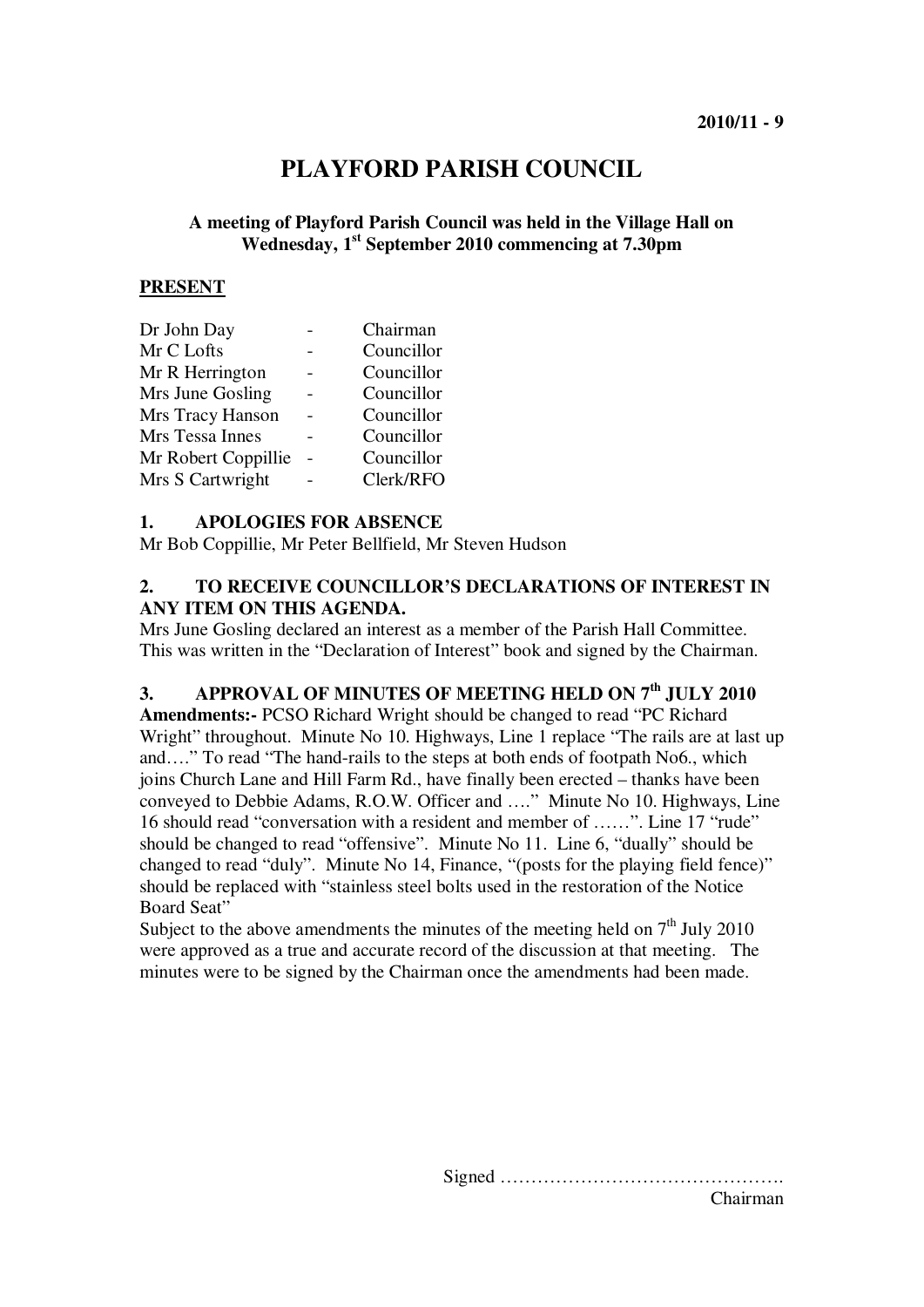## **4. MATTERS ARISING FROM THE MINUTES (NOT COVERED IN AGENDA ITEMS LISTED BELOW)**

#### **BT Phone Box**

An email has been received reporting that the field manager for the area is to look into getting the glass put back into the kiosk. A fault has also been raised for having the kiosk cleaned.

#### **Report by Cllr Peter Bellfield & Cllr Steven Hudson**

The Chairman has written to County Councillor Peter Bellfield and District Councillor Steven Hudson asking for a written report in advance of the meeting. Neither Councillor was present at the meeting.

#### **Police Matters**

Neither PCSO Justin Moss or PC Richard Wright were present at the meeting and no report has been received. REH reported that he had attended the last Community Engagement Meeting on the  $11<sup>th</sup>$  August (the minutes of which are in circulation). There had been no matters which directly affected Playford. A point of interest is the fact that the village is covered between the hours of 8 am – 6 pm by the Kesgrave office and from  $6 \text{ pm} - 8$  am by the Ipswich office

### **Registering Parish Council Land with the Land Registry**

The land has now been registered and the documents relating to this plus the original deeds returned to the Records Office in Ipswich.

### **5. HIGHWAYS**

Footpath 20 needs to be chased up with the Highways Department. The clerk to action.

Is there any news on the tree alongside of the bridleway near Bealings/Church Road junction? Contact Debbie Adams.

Mrs Tracy Hanson reported that the road down Brook Lane is subsiding. This could be caused by the large lorries and tractors using it. It was decided to report this to the Highways Department once the lorries and tractors have finished doing the necessary work they are carrying out. Also along this road there is a section of about 25 ft where the nettles need cutting back. Mr Charles Lofts, being the Landowner was asked to look at this.

The road edging on Butts Road heading towards Archway Cottage needs rebuilding. The clerk to action.

The dyke on the corner of Church Lane and Butts Road needs cleaning out. It is full of mud.

The drain opposite Copyhold in Church Lane is completely blocked.

The brambles and an ivy bust down Dr Watson's Lane need attention.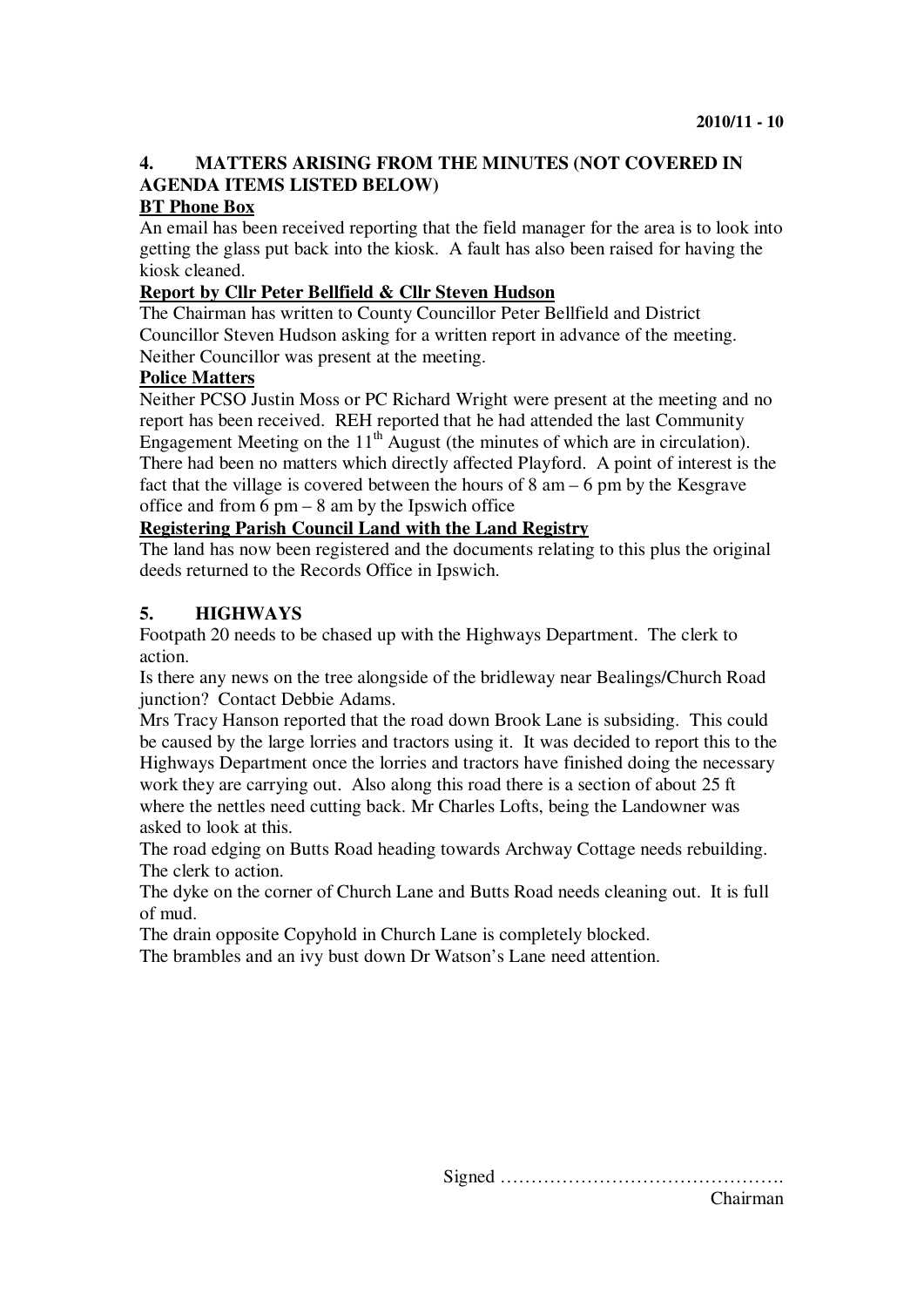### **6. SANDBOXES**

Councillors agreed that new sandboxes were needed in the village. The positioning of sandboxes identified as most appropriate were:- 1) on the hill/railway bridge. 2) the hill on Butts Road 3) for the triangle just outside the Parish Hall. All councillors raised their hands in favour of purchasing the boxes from Glasdon UK Limited at a cost of £154.71. (To be raised under Finance below).

### **7. COMMUNITY RIGHT TO BUILD**

The Chairman reported that this scheme of 10% expansion over 10 years ie. 1 house in the village per year is to him seen as progress. However the Chairman also pointed out that Mr Pickles was limiting people building in their gardens so the question needs to be asked, where would these new houses be built? Councillors were invited to comment however felt that there was not much to say at present.

### **8. STANDING ORDERS.**

Pg 95. "Motions not requiring written notice. Xvii. To authorise payments of monies up to £100". This was proposed by Mrs June Gosling and seconded by Mr Ted Herrington.

### **9. PLANNING APPLICATIONS**

### **C10/1650 Part of garden south east of, Sevenoaks, Butts Road**

Revised/additional plans have been circulated and an extension given by SCDC for our comments. Dr John Day reported that there had been serious concerns recently over the drainage and problems with standing water in Church Lane. Surely this would be made worse with the building of two largish properties? Both Mrs Heard and Mr and Mrs Wight had expressed concern as immediate neighbours. A draft letter had been circulated prior to the meeting for submission to SCDC. Dr John Day was asked to make a few amendments:- the final paragraph which requests that the exit/entry point should be moved from Church Lane to Butts Road should be erased. It was felt unnecessary to offer up a solution to this drainage problem however it was felt necessary to spell out that a proper drainage systems/gulleys need to be put in place when the building work is carried out. REH proposed that we send the letter as amended. This was seconded by Mrs June Gosling. Mr Charles Lofts abstained from voting and all other Councillors were in favour of sending the letter.

### **C10/1951 1 & 2 New Buildings Cottages, Playford**

Erection of two-storey side extensions, alteration of existing extensions to rear with new pitched roof over.

The Parish Councillors raised "No Objection" to this planning application and the comments were passed on to SCDC.

### **C10/1389 The Ridge, Church Lane, Playford,**

Erection of two-storey side extension. Planning permission has been granted by SCDC

Signed ……………………………………….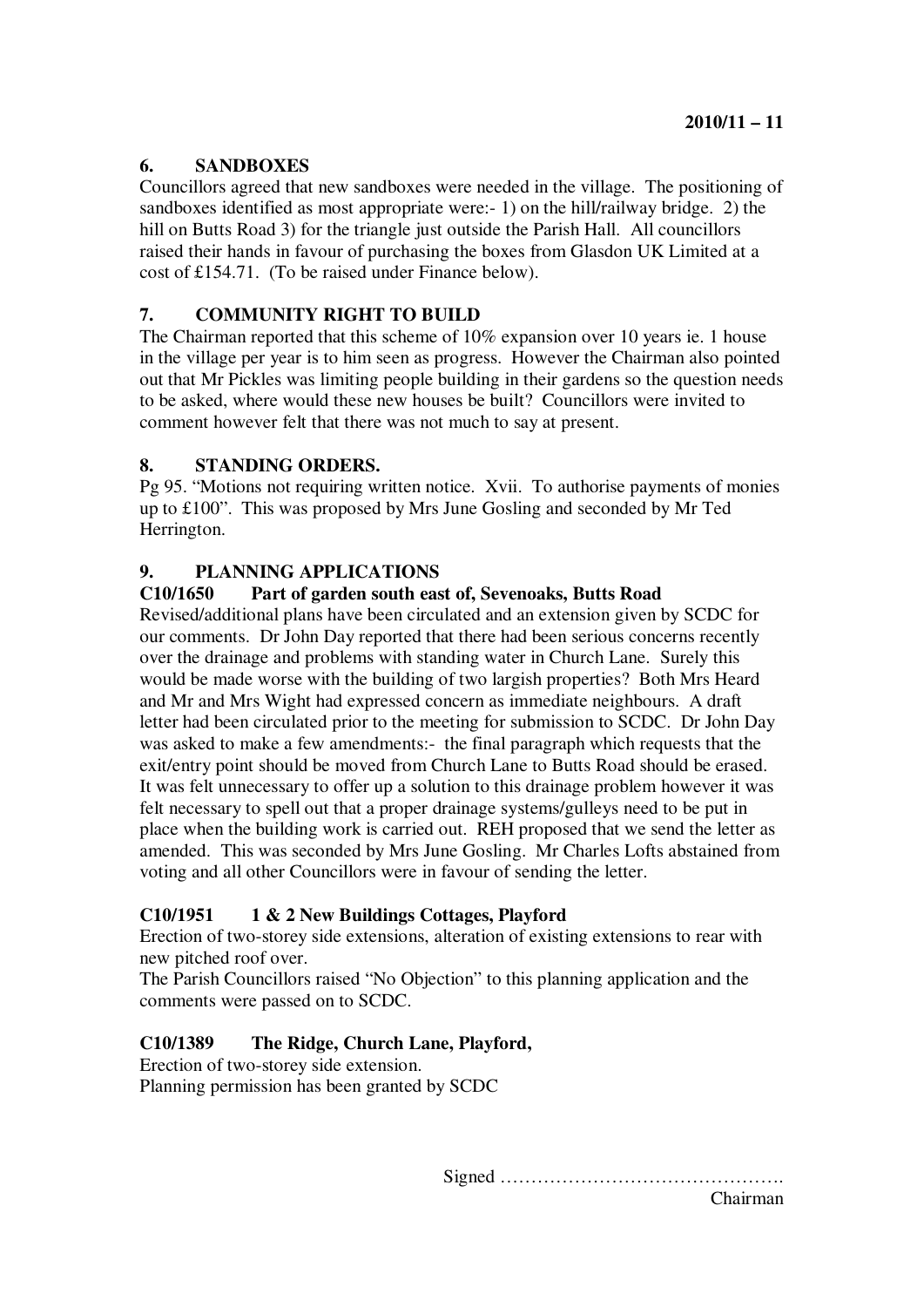### **10. FINANCE**

i) The following cheques were authorised for payment:-

Cheque No. 618 £58.75 BDO Stoy Hayward (Auditors)

ii) The annual return has been returned by BDO Stoy Hayward. They ask that we formally approve and accept it by council. This was proposed by Mr Ted Herrington and seconded by Mrs June Gosling. The notice of conclusion of audit is to be displayed for 14 days on the notice board. REH thanked the Clerk for completing the Annual Return and congratulated her on it's approval.

iii) Release of funds from Parish Plan  $(1/3^{rd}$  of £1,172.76). Councillors agreed that the money should go towards purchasing three new sandboxes. The Clerk was asked to notify Mr Phil Holmes.

iiii) Council Tax Referendums. Dr John Day reported that this will not affect the Parish Council very much - our precept is very small - however Councillors agreed that we should respond to the consultation informing them that we are not in a position to comment until further details are received.

### **11. CORRESPONDENCE**

SCDC's Planning Services are holding a  $2<sup>nd</sup>$  meeting on Monday,  $4<sup>th</sup>$  October 2010. Dr John Day hoped to be able to attend this meeting.

The Safer Neighbourhood Community Engagement Meeting are holding a meeting on the  $7<sup>th</sup>$  September at 6.45 pm in Bealings Village Hall, Committee Room. The Clerk would be attending this meeting.

Suffolk Coastal Area Meeting, Agenda and minutes have been received. The next meeting is on  $6<sup>th</sup>$  Sept at 7pm – Stratford St Andrew. Apologies to SALC.

Homestart's Annual General Meeting is being held on the  $17<sup>th</sup>$  September at 1.30pm. Dr John Day said he would be attending.

### **12. ANY OTHER BUSINESS**

Mrs Tessa Innes asked that the brown envelope be passed on promptly especially when it comes to planning applications. She also informed councillors that BT are going to be putting lines for their house underground. This is likely to be along the river bank so engineers might be parking on the road near the white bridge. She has no idea when this might be carried out.

Mr Ted Herrington expressed concern that the white lining had not been replaced on the C324 single stretch of road.

Mrs Tracy Hanson reported that there had been a couple of events in the summer that had involved cars parking all the way along Butts Road (from the white bridge right up past The Goose's Nest). This was because of the sheer volume of people attending the event. Mrs June Gosling said there was no way of knowing how many people are going to turn up to, what in these cases were charity events. Dr John Day said this matter should be brought up with the Village Hall Committee. Mrs Tracy Hanson said she would ask if there was any restriction on the size of events being held at the village hall.